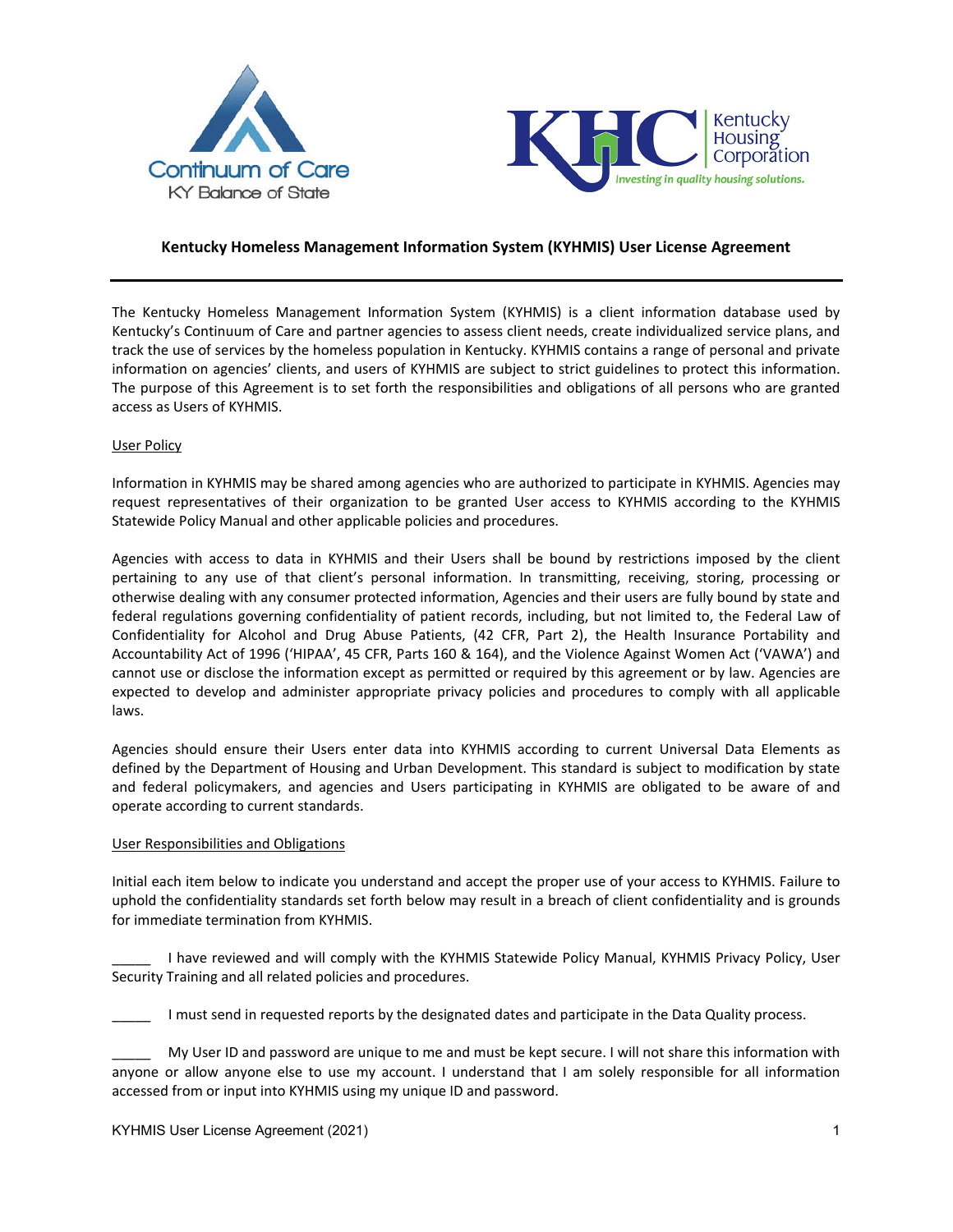I understand that I will be allowed access to confidential information in order that I may perform my specific job duties and for no other reason. I agree not to disclose confidential information and/or client records without the prior consent of Kentucky Housing Corporation, unless such disclosure is required by law. Confidential information obtained from KYHMIS is to remain confidential, even if my status with the agency where I am employed changes or concludes for any reason.

I understand that informed client consent, as documented by a current KYHMIS Client Release of Information Form, is required before entering, updating, editing, printing, or disclosing any identifying information and nonconfidential service transactions via KYHMIS. I agree to only enter accurate and current information and to comply with all applicable data standards and reporting requirements.

I understand that security and confidentiality are of the utmost importance in my role as a KYHMIS User. If I suspect a security breach, I agree to immediately notify the agency with whom I am associated and Kentucky Housing Corporation (as KYHMIS Administrator).

If I am logged into KYHMIS and must leave the work area where the computer is located, I will log-off of KYHMIS before leaving the work area. A computer that has KYHMIS open and running shall never be left unattended.

\_\_\_\_\_ I understand that any unauthorized access or modification to computer system information or interference with normal system operations will result in immediate suspension of my access to KYHMIS and may jeopardize my employment status with the agency where I am employed.

I agree that as a KYHMIS User, I will subscribe to receive eGrams (electronic newsletters) from Kentucky Housing Corporation. I understand that I am responsible for reading these newsletters as they contain important information such as due dates, reporting requirements, and regulation changes.

I acknowledge that I have been informed of the relevant laws concerning access, use, maintenance and disclosure of confidential information and/or records which shall be made available to me through my use of KYHMIS. I have read and understand the following specific laws concerning unlawful use of computer equipment:

## **KRS 434.845 – Unlawful access to a computer in the first degree.**

- (1) A person is guilty of unlawful access to a computer in the first degree when he or she, without the effective consent of the owner, knowingly and willfully, directly or indirectly accesses, causes to be accessed, or attempts to access any computer software, computer program, data, computer, computer systems, computer network, or any part thereof, for the purpose of:
- (a) Devising or executing any scheme or artifice to defraud; or
- (b) Obtaining money, property, or services for themselves or another by means of false or fraudulent pretenses, representations, or promises.
- (2) Unlawful access to a computer in the first degree is a Class C felony.

#### **KRS 434.850 – Unlawful access to a computer in the second degree.**

(1) A person is guilty of unlawful access to a computer in the second degree when he or she, without the effective consent of the owner, knowingly and willfully, directly or indirectly accesses, causes to be accessed, or attempts to access any computer software, computer program, data, computer, computer system, computer network, or any part thereof, which results in the loss or damage of three hundred dollars (\$300) or more.